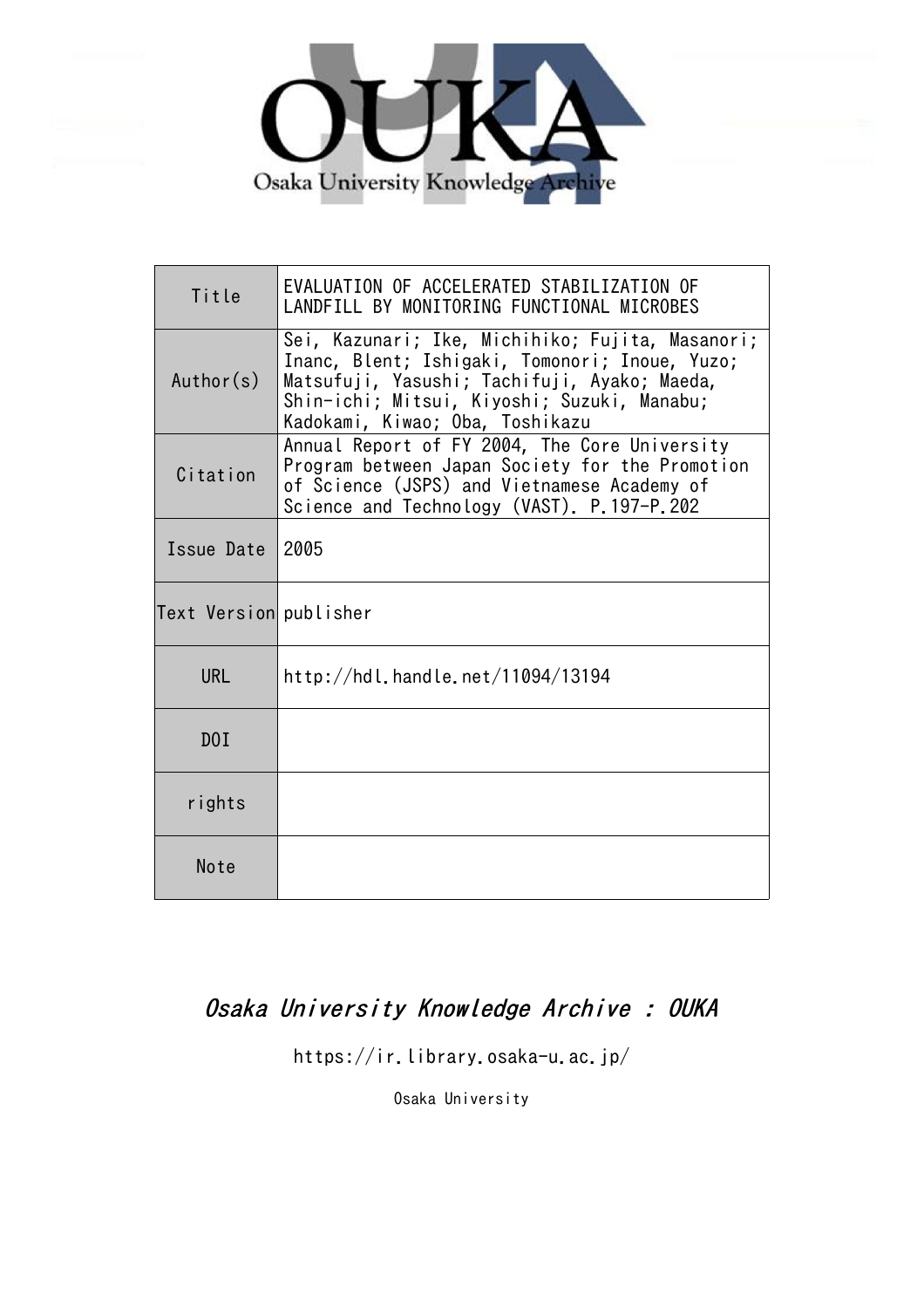# EVALUATION OF ACCELERATED STABILIZATION OF LANDFILL BY MONITORING FUNCTIONAL MICROBES

K. Sei\*, M. Ike\*, M. Fujita\*, B. Inanc\*\*, T. Ishigaki\*\*, Y. Inoue\*\*, Y. Matsufuji\*\*\*, A. Tanaka\*\*\*, S. Maeda\*\*\*\*, K. Mitsui\*\*\*\*, M. Suzuki\*\*\*\*\*, K. Kadokami\*\*\*\*\*, and T. Oba\*\*\*\*\*

\* *Department of Environmental Engineering, Osaka University, Suita, Osaka 565-0871, Japan*  \*\* *Research Center for Material Cycles and Waste Management, National Institute for Environmental Studies, Tsukuba, Ibaraki 300-8506, Japan*  \*\*\* *Department of Civil Engineering, Fukuoka University, Fukuoka 814-0180, Japan*  \*\*\*\* *Hibikinada Development Co., Ltd., Kitakyushu, Fukuoka 804-0024, Japan*  \*\*\*\*\* *Aqua Research Center, Kitakyushu City Institute of Environmental Sciences, Kitakyushu, Fukuoka 804-0082, Japan* 

### ABSTRACT

For the evaluation of the accelerated stabilization technology of landfill, functionally important microbes were monitored in two landfill sites using molecular biological techniques as follows: (i) the spatial distribution of nitrifying/denitrifying bacteria was monitored in coastal reclamation model reactors with or without leachate recirculation, and (ii) the time course behavior of nitrifying/denitrifying bacteria and change of microbial community structure was monitored in leachate from in-situ accelerated stabilization test cells under aerobic/anaerobic conditions with/without leachate recirculation. The more *amoA* genes were detected in test cells with leachate recirculation and all the *amoA, nirK,* and *nirS* genes were detected in upper layer of the model reactors with leachate recirculation. Thus, it could be considered that both ammonium oxidation and denitrification were occuned in this layer. The *amoA, nirK,* and *nirS* genes were detected continuously in aerobic cell, while they were only temporarily or intermittently detected in anaerobic or control cells. Venting and leachate recirculation would contribute to the activation of the bacterial growth, and to enhance the organic compounds decomposition potential as well as nitrification/denitrification potentials. It is also confirmed that venting and leachate recirculation contributed to form stable microbial community.

#### KEYWORDS

accelerated stabilization of landfill, functional microbes, monitoring

## INTRODUCTION

Reduction of stabilization time of landfills is an important task to minimize the post-closure care, maintenance, and risk, and to promote post-closure land utilization. However, it is difficult to accelerate the decomposition of refuse and stabilization of the landfills so as to shorten the regulated post-closure monitoring period. This is often too heavy a burden on landfill owners and regulators to achieve the long-term management of landfills and treatment of leachate after closure. Thus the cost effective accelerated landfill stabilization technology is required. The stabilization of landfills is judged from various aspects such as physical, chemical, and biological status, and biological processes such as organic compounds decomposition in the refuse and nitrogen removal in the leachate are essential. Therefore, establishment of the technologies and strategies for the best utilization of the microbial functions deeply related to the above mentioned processes is one of the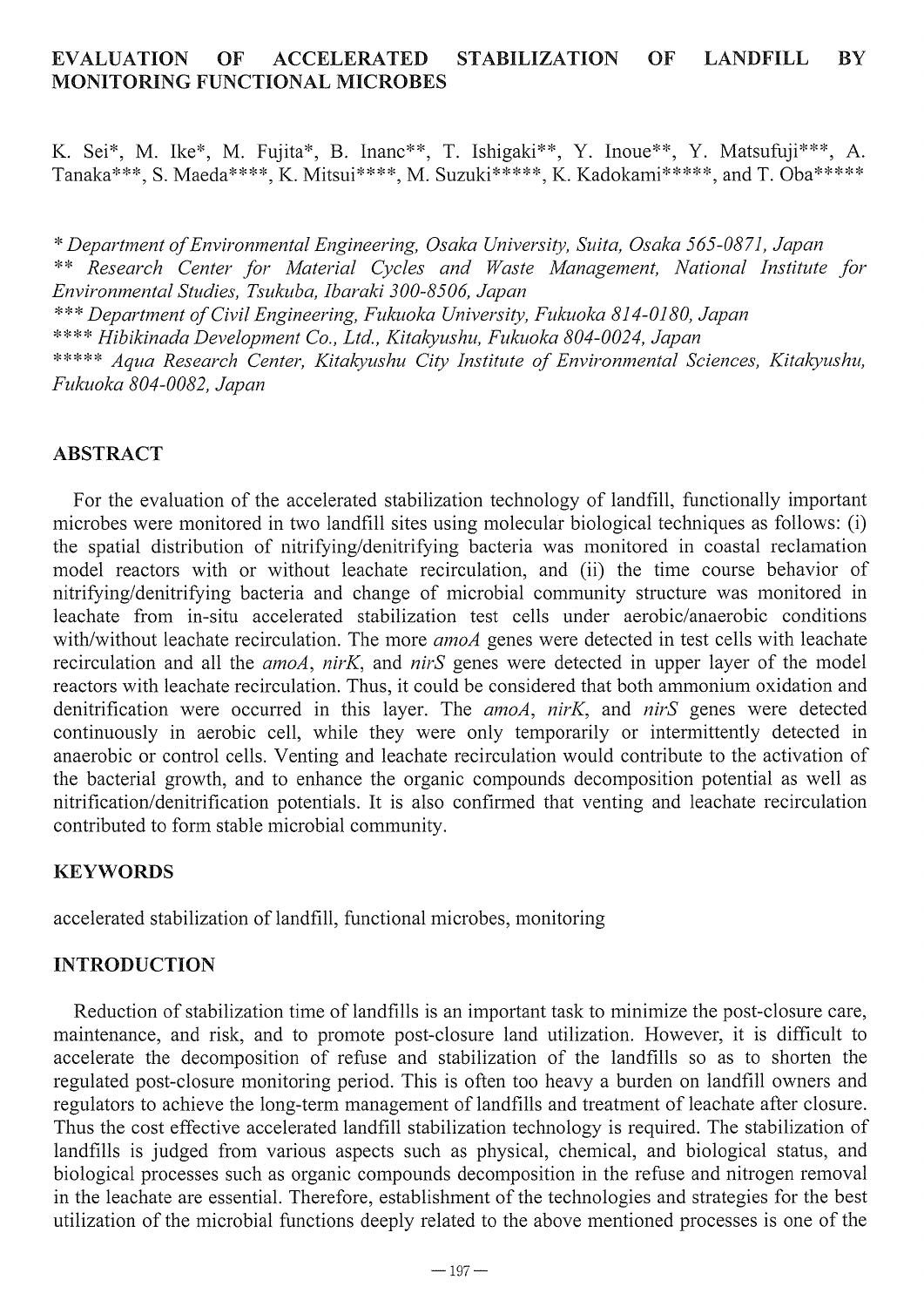important keys for the accelerated landfill stabilization. For this purpose, monitoring the functional microorganisms and the change of microbial community structure in landfills along with the measurement of physico-chemical indexes to elucidate the relationships between the biological status and stabilization process of the landfills is needed. The biological investigations in landfills will help to evaluate and optimize the previously proposed accelerated landfill stabilization technologies such as semi-aerobic landfills and leachate recirculation, and will lead to the establishment of biological indexes for the evaluation of the stabilization.

This study aims to elucidate the behavior of functionally important microorganisms, to develop the rational and effective accelerated landfill stabilization technologies, and to establish biological indexes for the evaluation of accelerated landfill stabilization technologies. For this purpose, microbial monitoring was performed in two landfill sites using molecular biological techniques especially polymerase chain reaction (PCR) techniques as follows: (i) the behavior of nitrifying/denitrifying bacteria in coastal reclamation model reactors settled at landfill site in K city was monitored focusing on the spatial distribution, and (ii) the behavior of nitrifying/denitrifying bacteria and change of microbial community structure in leachate from in-situ accelerated stabilization test cells settled at landfill site in S prefecture was also monitored focusing on the time course.

#### MATERIALS AND METHODS

#### *Landfill sites and sampling*

For monitoring spatial distribution of nitrifying/denitrifying bacteria in coastal reclamation model landfill reactors, the core samples (upper layer: 20-40 cm, middle layer: 140-160 cm, bottom layer: 260-280 cm) were collected on the day 1021 from the beginning of the operation from reactors constructed at landfill site in K city, in which municipal or industrial solid wastes were filled. The reactors were operated with or without leachate recirculation to construct 4 types of test cells (municipal solid wasteslrecirculation; KR, industrial solid wastes/recirculation; HR, municipal solid wastes/non-recirculation; KA, and industrial solid wastes/non-recirculation; HA).

For monitoring the time course behavior of nitrifying/denitrifying bacteria and change of microbial community structure in the leachate of in-situ accelerated stabilization test cells, the leachate samples were collected on the days 34, 59, 124, 179, and 206 from the beginning of the operation from test cells constructed at landfill site in S prefecture, in which municipal solid wastes incineration ash and industrial solid waste were filled. The test cells were operated under aerobic/anaerobic conditions with/without leachate recirculation to construct 3 types of test cells (aerobiclleachate recirculation; AE, anaerobic/leachate recirculation; AN, and anaerobic/without leachate recirculation: control; CN).

## *Monitoring the behavior of microbes and change of microbial community structures*

The DNA templates were extracted from samples following the method previously described (Sei *et at.,* 2000), and the extracted DNA was purified using QIAquick PCR Purification Kit (QIAGEN, Hilden, Germany). The 16S rDNA, *amoA, nirK,* and *nirS* genes in the samples were enumerated by MPN-PCR (Picard *et at.,* 1992). The extracted DNA were serially diluted by 10-fold and subjected to PCR in triplicate at each dilution ratio. The primer sets used were EUB-f933 and EUB-rl387 (Iwamoto *et ai.,* 2000) for 16S rDNA of all the eubacteria, *amoA-IF* and *amoA-2R* (Rotthauwe *et at.,* 1997) for ammonia monooxygenase genes of ammonia oxidizing bacteria, NIRK-F and NIRK-R (Sei *et al.,* unpublished data) for copper containing nitrite reductase genes *(nirK)* of nitrite reducing bacteria, and NIRS-F3 and NIRS-R3 (Sei *et ai.,* unpublished data) for nitrite reductase genes with heme c and *dl (nirS)* of nitrite reducing bacteria. The obtained amplified fragments were analyzed by electrophoresis on a 1.5% agarose gel stained with 0.5  $\mu$ g/mL of ethidium bromide solution. According to the MPN technique, the number of amplifiable target DNA was determined. For the PCR-DGGE analysis the primer set EUB-f933GC and EUB-r1387 was used. The obtained DGGE banding pattern was analyzed by calculating the Shannon-Weaver index of diversity  $(H')$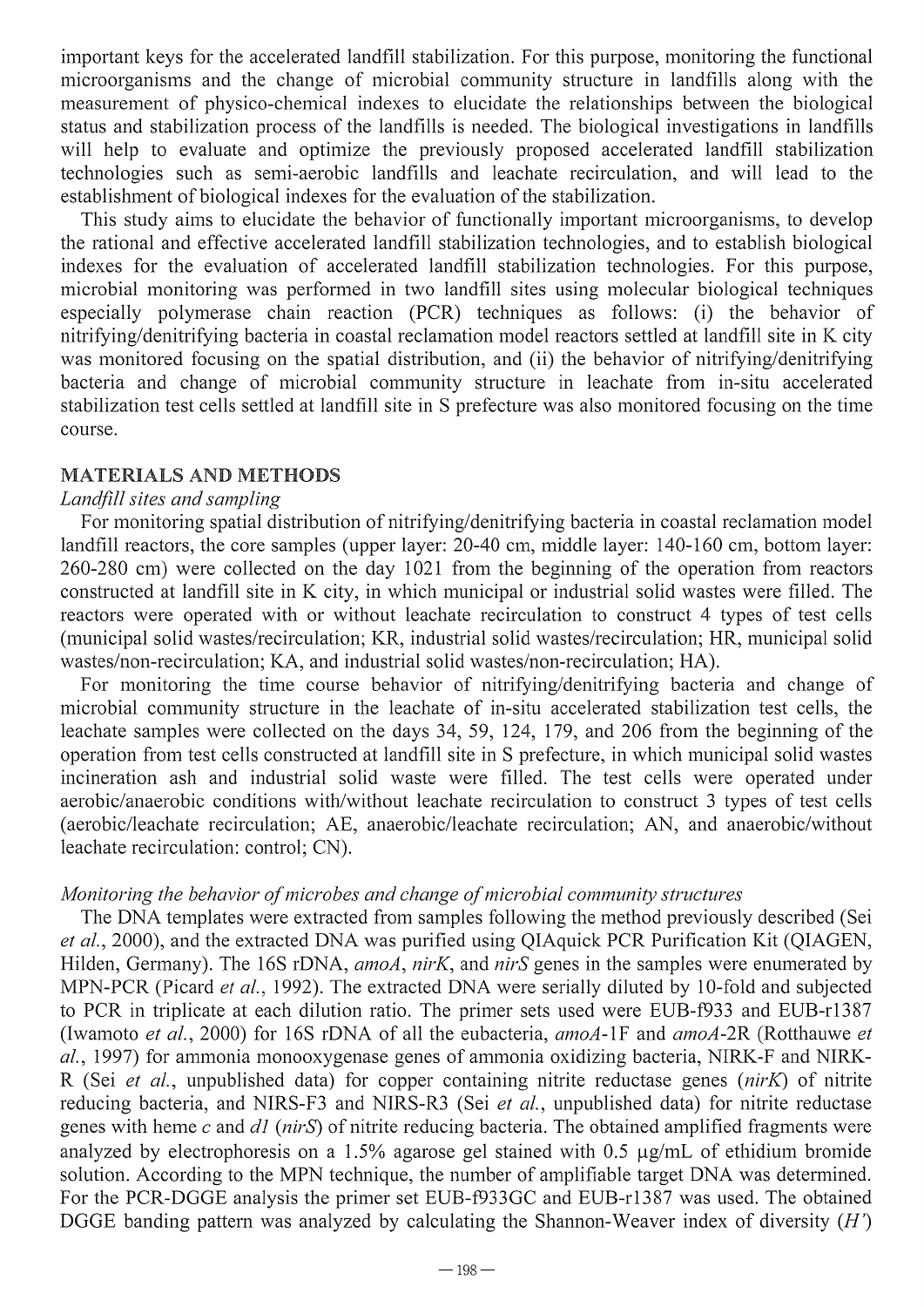(Shannon and Weaver, 1963), performing principal component analysis (PCA), and constructing dendrogram based on Dice's coefficient of similarity  $(S_D)$  (Eichner *et al.*, 1999) with the clustering algorithm of Ward (1963).

## RESULTS AND DISCUSSION

#### *Spatial distribution of nitrifjdngldenitrifj;ing bacteria in coastal reclamation model reactors*

The more *amoA* genes were detected in test cells with leachate recirculation (i.e., KR and HR cells) than in those without leachate recirculation (i.e., KA and HA cells) (Figs. 1 and 2). Especially, the number of *amoA* genes occupied 5.8% of that of 16S rDNA in KR140-160. Thus the leachate recirculation would affect to the growth of the ammonia oxidizing bacteria. About  $10^2$  MPN-DNA/g-dry waste of *amoA* genes were detected even in the bottom layer of the test cells with recirculation (KR260-280 and HR260-280) (Fig. 1), however, because the bottom layer was an anaerobic condition, they were considered to be inactive.

The *nirK* and *nirS* genes carried by nitrite reducing bacteria were detected in the upper and middle layers but not in bottom layer in all the test cells (Figs. 1 and 2). The upper and middle layers were considered to be the suitable condition for nitrite reducing bacteria.

All the *amoA, nirK,* and *nirS* genes were detected in upper layer of the test cell with leachate recirculation (HR20-40). It can be considered that both ammonium oxidation and denitrification were occurred in this layer. Indeed, Tachifuji *et al.* reported that both ammonia oxidizing and denitrifying bacteria were unevenly distributed at the semi-aerobic upper layer (0-30 cm from the surface) in model landfill reactor and suggested that simultaneous ammonium oxidation and denitrification occurred at this layer (Tachifuji *et al.,* 2001).

As the more ammonium oxidizing bacteria existed in KR and HR cells, it is suggested that leachate recirculation will enhance the ammonia oxidizing potential. As for the denitrifying bacteria, they intended to exist in semi-aerobic layer rather than anaerobic layer. As the rapid decrease of the total nitrogen was observed in KR and HR reactors, further elucidation on the relationship between the nitrogen removal and nitrifying/denitrifying bacteria or their activity is needed.









# Time course behavior of nitrifying/denitrifying bacteria and change of microbial community *structure in the leachate of in-situ accelerated stabilization test cells*

The number of 16S rDNA was  $10^5$ -10<sup>7</sup> MPN-DNA/mL in AE and CN cells (Figs. 3 and 5) while that in AN cell was less in 1-4 order of magnitude than AE and CN cells except for the sample on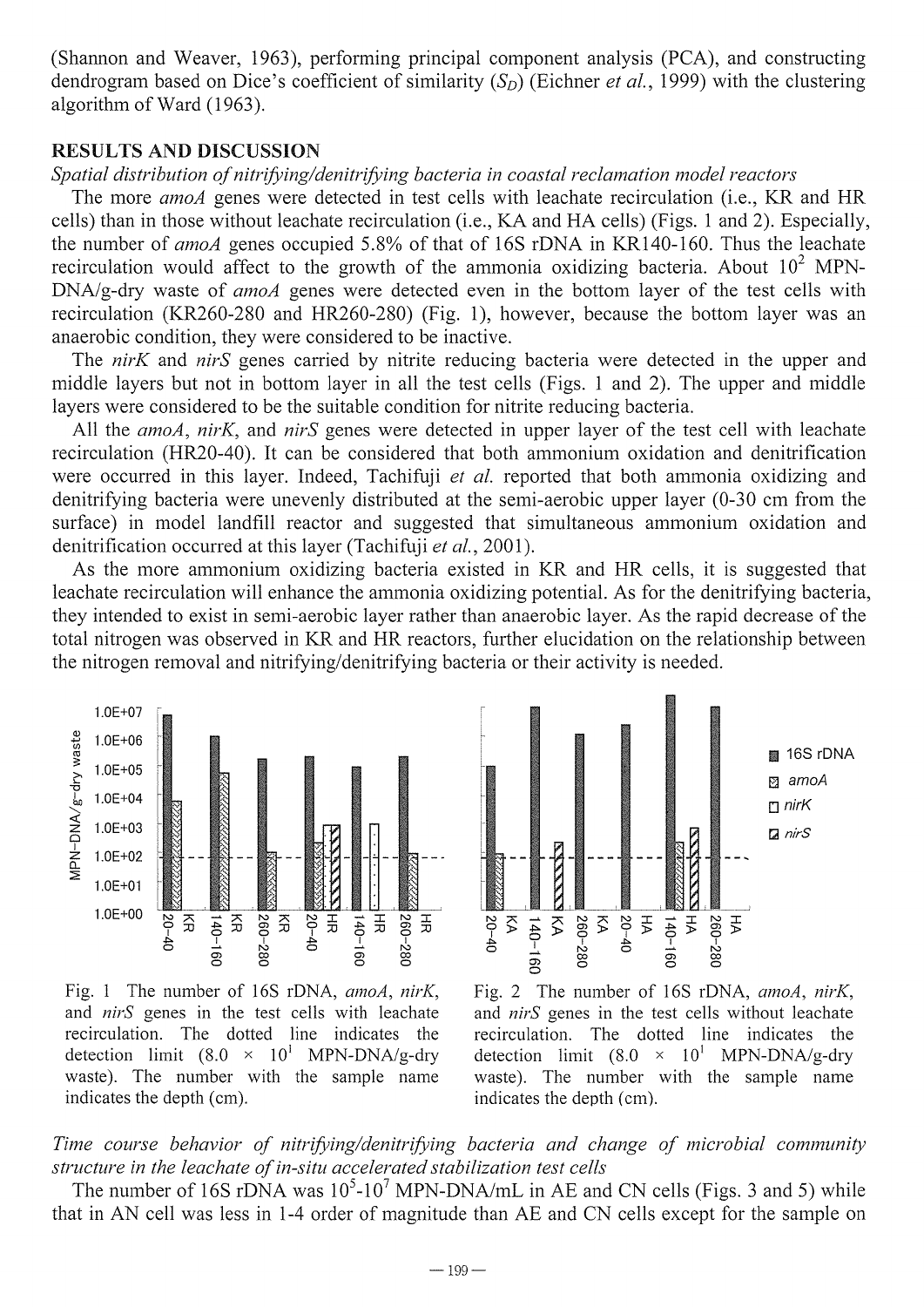the day 179 (Fig. 4). Thus, it is suggested that the decomposition potential of organic compounds in AE and CN cells was higher than in AN cell. The result of Biolog-MPN performed by Tanaka revealed that the bacterial population and activity in AE cell were higher than in other 2 cells (i.e., AN and CN cells) (Tanaka, unpublished data). This could partially support the result obtained in the present study. Although in AN cell, the equal or more TOC decreasing rate was observed in comparison to CN cell (Figs. 4 and 5), Inanc *et ai.* suggested that this is because of the dilution by the leachate recirculation rather than biodegradation (Inanc *et ai.,* unpublished data). From these results and related report, the aerobic condition in AE cells accelerated the decomposition of organic compounds and the leachate recirculation decreased TOC by dilution.

The *amoA, nirK,* and *nirS* genes were continuously detected after days 59, 179, and 124, respectively, in AE cells (Fig. 3). This is attributable to the activation of the bacterial growth by venting and leachate recirculation. On the other hand, the *amoA, nirK,* and *nirS* genes were only temporarily or intermittently detected in AN and CN cells (Figs. 4 and 5). It can be considered that the high pH (10-11) inhibited the growth of nitrifying and denitrifying bacteria in those cells. However, because the number of 16S rDNA in AN and CN cells was over  $10^3$  and  $10^6$  MPN-DNA/mL, respectively (Figs. 4 and 5), it seems that bacteria existed even in a certain population though some kinds of alkalophiles which are not responsible for nitrification/denitrification dominated in AN and CN cells.





Fig. 3 The number of 16S rDNA, *amoA, nirK,*  and *nirS* genes in the leachate from AE cell. The dotted line indicates the detection limit (1.6  $\times$  10<sup>0</sup> MPN-DNA/mL).



Based on the PCR-DGGE banding pattern (Fig. 6), calculation of Shannon-Weaver index (H') (Fig. 7), PCA analysis (Fig. 8), and cluster analysis (Fig. 9) were performed. The diversity gradually decreased through the experimental periods in AE and AN cells while drastic fluctuation was observed in CN cell (Fig. 7). On day 34 the diversity was in the order AE>AN>CN, while it was almost the same on day 206. Ishigaki reported the same tendency from the result of terminal restriction fragment length polymorphism (T-RFLP) analysis (Ishigaki, unpublished data), although there were some differences probably due to the characteristics of the methods used. The PCA and cluster analysis revealed that the bacterial community did not change so much in AE and AN cells while drastic change was observed in CN cell (Figs. 8 and 9). However, the change in CN cell might be attributable to the external factors such as seasonal change because CN cell was not artificially controlled. On the other hand, venting and leachate recirculation could be contributed to form the stable microbial community in AE and AN cells. Furthermore, microbial community in AE and AN cells tended to be similar by on day 206.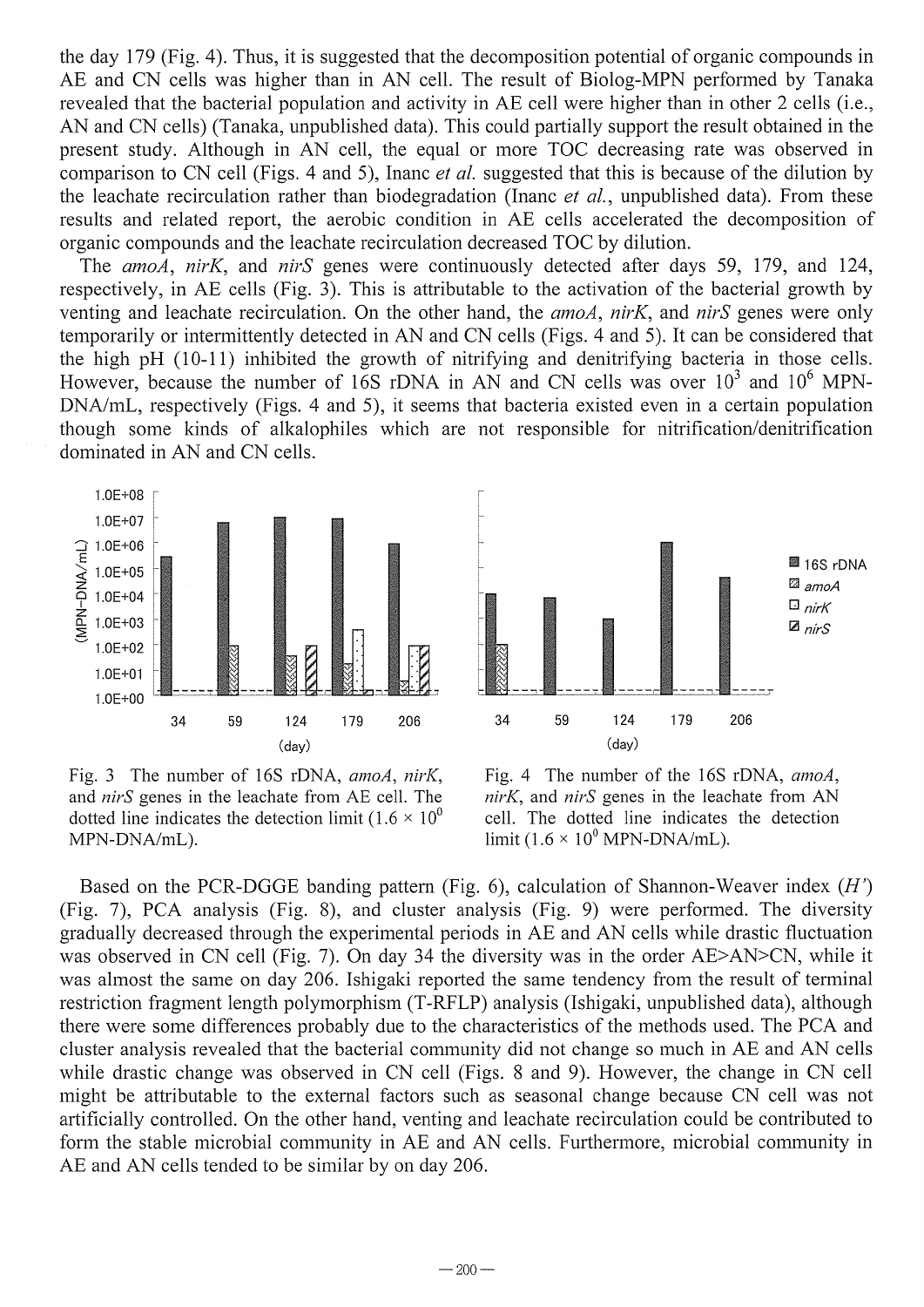

Fig. 5 The number of 16S rDNA, *amoA, nirK,* and *nirS* genes in the leachate from CN cell. The dotted line indicates the detection limit (1.6  $\times$  10<sup>°</sup> MPN-DNA/mL).





Fig. 6 PCR-DGGE banding pattern. Lane 1 : day 34, lane 2 : day 59, lane 3 : day 124, lane 4 : day 179, lane 5 : day 206. A : AE cell, B : AN cell, and C : CN cell







Fig. 9 Cluster analysis of the PCR-DGGE banding pattern. Ae: AE cell, An: AN cell, C: CN cell. (): The day from the beginning of the operation.